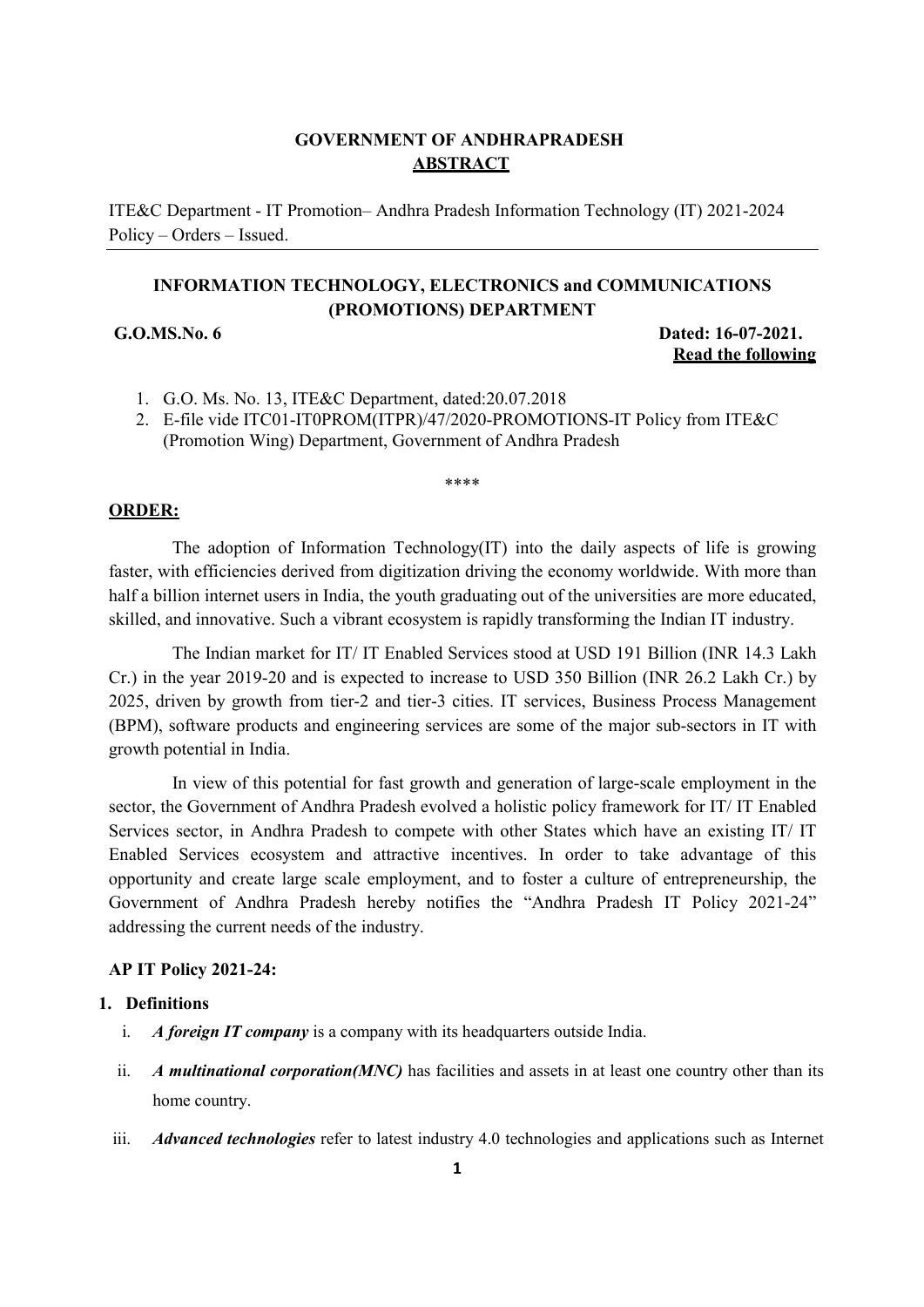of Things (IoT), Animation, Visual Effects, Gaming and Comics (AVGC), Cyber Security, Block chain, Cloud computing, Augmented Reality (AR)/ Virtual Reality (VR), Artificial Intelligence (AI), Machine Learning (ML) etc.

- iv. *An Indian IT com***pany** is defined as a company registered under the Companies Act, 1956 and its amendments, in India with headquarters in India. "IT firms" and "IT enterprises" mentioned in this policy have the same meaning as "IT company" and are interchangeable.
- v. *BC enterprise* is an enterprise promoted by backward class community entrepreneurs as sole Proprietor or invariably having 100 percent share in Partnership/Private Limited Companies. BC entrepreneur refers to a person hailing from Andhra Pradesh and belonging to BC Category as notified by the Government of Andhra Pradesh.
- vi. *Business Process Management (BPM)* refers to functionalities including process modeling, generation of applications, performance monitoring, Enterprise Application Integration (EAI), Business Process Outsourcing (BPO), Knowledge Process Outsourcing (KPO) etc.
- vii. *CCITEI* is an empowered 'Consultative Committee for the IT and Electronics Industry' constituted by the Government of Andhra Pradesh with the representatives of the Government and the industry.
- viii. *Date of commencement of commercial operations* is the date on which commercial operations are started, subject to furnishing of the first sale bill/ invoice.
- ix. *Entry level IT professional/ job* is defined as an employee whose annual Cost To Company (CTC) is up to INR 5 lakh per annum.
- x. *Gig economy* involves large number of people performing freelance work in the IT industry as opposed to permanent jobs and involves connecting with clients or customers or delivery of services through an online platform.
- xi. *High-end IT professional/ job* is defined as an employee whose annual CTC is more than INR 10 lakh per annum.
- xii. *Industrial Area Local Authority (IALA)* is a body to promote local self-governance of industrial areas involving the tax payers community in the notified industrial areas in the management/ maintenance of such industrial areas.
- xiii. *IT Campus* refers to a physically contiguous association of locations such as several adjacent office buildings. Such campuses house multiple IT business units of a single organization.
- xiv. *IT Industry/ IT Projects* refers to IT product development firms, IT services, IT component of back office operations such as accounts and financial services, IT support centers, website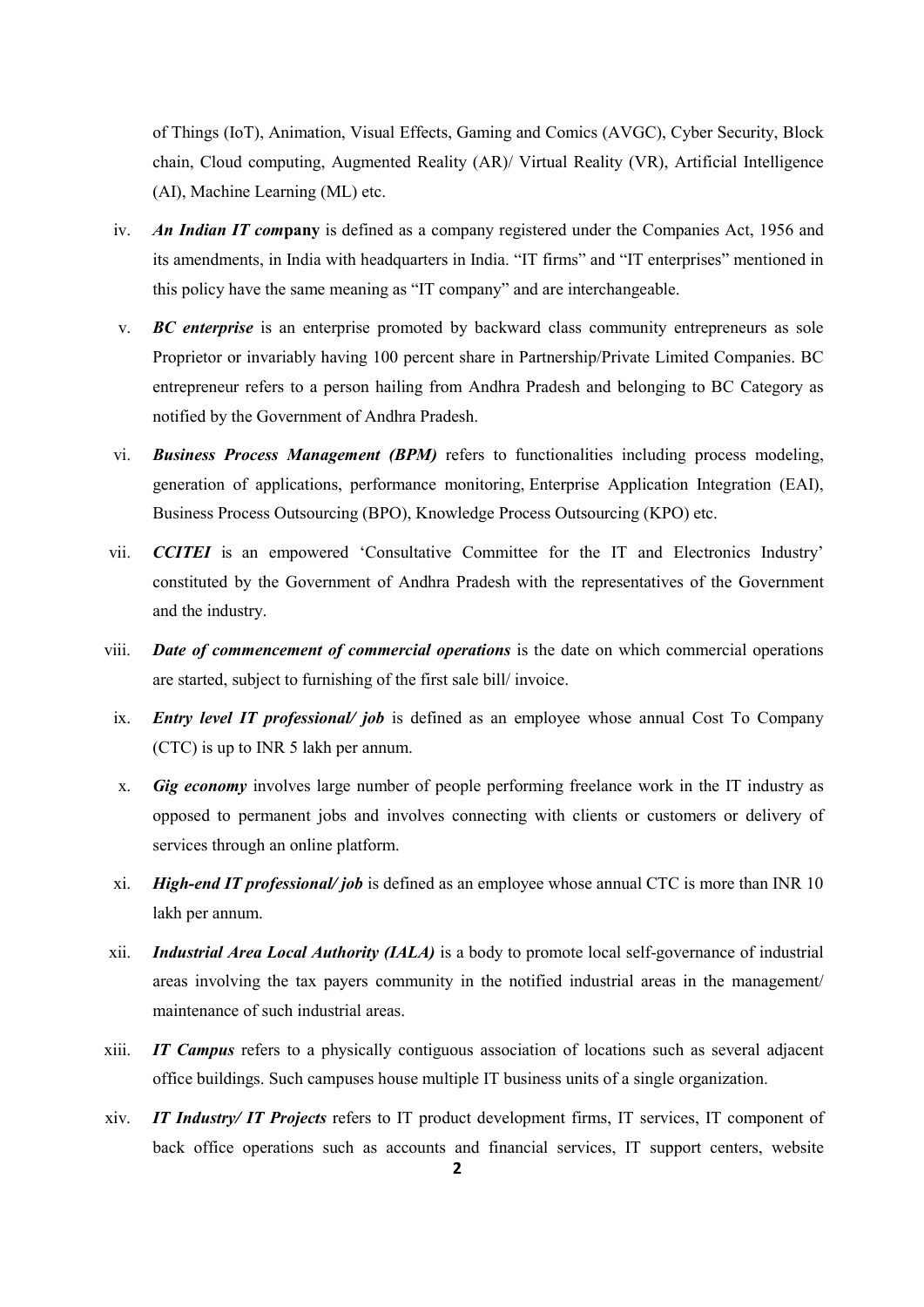services, business process outsourcing, knowledge process outsourcing, data processing, call enters, engineering and design elements of IT infrastructure, medical transcription, legal database processing, digital content development, digital technology component of media and entertainment industry, offsite IT support, geographic information services, IT/ IT Enabled Services components of Human Resources (HR) services, insurance claim processing, payroll processing, revenue accounting, Animation Visual effects, Gaming, Comics (AVGC), data centers, Social, Mobile, Analytics, and Cloud (SMAC), technology aspects of e-Commerce, digital content creation, digital management and technology, natural language computing, telecom, Internet of Things (IoT) and emerging technologies such as Cyber Security, Blockchain, Artificial Intelligence, Machine Learning, etc. This does not include companies engaged in manufacturing of IT/ telecom hardware.

- xv. *IT Park* is a dedicated area comprising of multiple IT industries/ units.
- xvi. *IT Park Developer* means the real estate infrastructure developer or a builder constructing IT space for sale/ lease or lease-cum-sale for the IT industry.
- xvii. *IT Space* refers to the total building space with super built-up area excluding covered parking.
- xviii. *Micro, Small, and Medium Enterprises is* defined as per the Micro, Small and Medium Enterprises (MSME) Act of Government of India, and its amendments from time to time.
- xix. *Mid-level IT professional/ job* is defined as an employee whose annual CTC is in between INR 5 to 10 lakh per annum.
- xx. *Product development* refers to the development of software products (out of box piece of software or application).
- xxi. *Product engineering services* refers to engineering consulting activity, by way of using hardware, embedded software and IT services solutions for the designing and development of products across different phases of product engineering from inception to the end of the lifecycle of a product.
- xxii. *SC/ ST enterprise* is an enterprise with 100 percent Scheduled Caste (SC)/ Scheduled Tribe (ST) entrepreneurs. SC/ ST entrepreneur refers to a person belonging to SC/ ST Category as notified by the Government of Andhra Pradesh. All non-statutory concessions granted to S.C. (Hindus) by the State Government including economic support schemes sanctioned by A.P. Scheduled Castes Cooperative Finance Corporation have been extended to Scheduled Caste converts to Christianity and Buddhism as per orders issued in the G.O.Ms.No.341, Social Welfare (PR) Dept. dated 30.8.1977.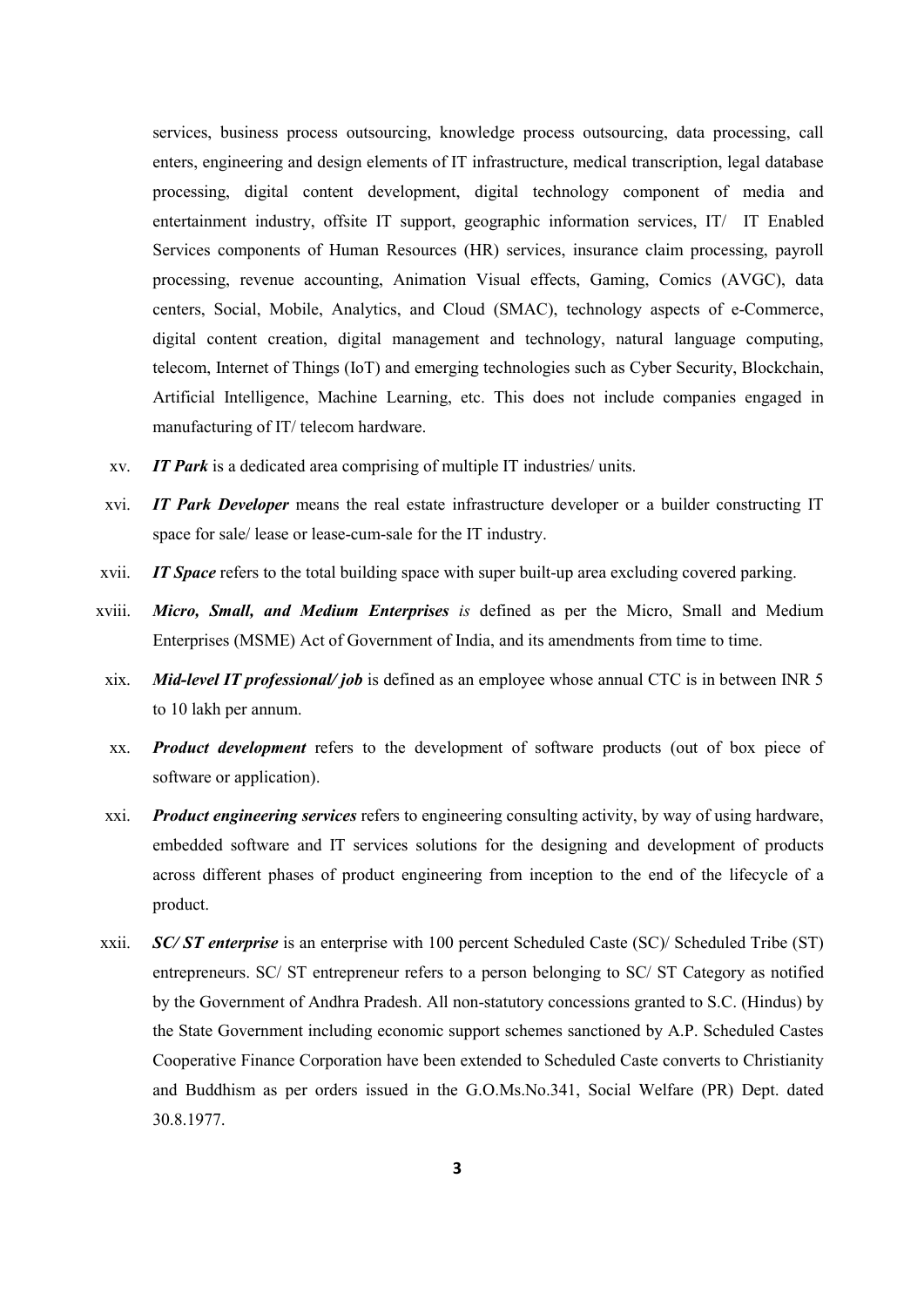- xxiii. *Startup:* will be as defined by Government of India from time to time.
- xxiv. *Telecommunications* service provider includes basic telecom service providers (fixed), cellular (mobile) companies, telecom infrastructure companies, Internet Service Providers (ISP) and any other value-added services licensed by Ministry of Electronics and Information Technology (MeitY), Government of India.
- xxv. *Women enterprise* is an enterprise with 100 percent ownership by women entrepreneurs, wherein the entrepreneur hailing from Andhra Pradesh would be eligible.

#### **2. Advantage Andhra Pradesh**

The Andhra Pradesh State is strategically located along the Southeast coast of India and is a natural gateway to East and Southeast Asia. The State has a population of 49.3 million, accounting for 4 percent of India's population. The State has five operational ports, with another three ports under development. Andhra Pradesh also has six airports (3 international, 3 domestic), with an additional three airports under development. An international airport at Bhogapuram near Visakhapatnam is also being developed at a fast pace. The State has 40,000 acres of land bank and provides 24X7 reliable, quality power and water to the industry.

Currently, the State is home to more than 45,000 employees in the IT sector, and a large portion of the IT workforce in the country and even globally hail from the State. Andhra Pradesh is also home to highly skilled technical resources with a host of premier Government Institutes such as Indian Institute of Technology (IIT), Indian Institute of Information Technology (IIIT), Indian Institute of Management (IIM), Indian Institute of Science Education and Research (IISER), Jawaharlal Nehru Technological University (JNTU), Sri Venkateshwara University(SVU), Andhra University (AU) and International Institute of Digital Technologies (IIDT) in addition to multiple reputed private universities and colleges. Many of the IT engineers graduating from the State have gone on to work at and lead some of the best IT firms in the world.

Andhra Pradesh is the easiest State to do business and has been ranked first in the World Bank's and Government of India's Ease of Doing Business ranking in the previous three ranking editions. The cost of living across all existing Indian IT hubs is increasing rapidly while the quality of life is dropping at a fast pace, leading to a reduced attractiveness of such cities. In this context, cities such as Visakhapatnam, Vijayawada, Tirupati and Anantapur are ideal locations for IT firms to either expand or shift their operations.

#### **3. Vision**

The vision of the Policy is to *"transform the ITE&C department into a revenue center to achieve self-sustenance and to generate large scale local employment in IT/ IT Enabled*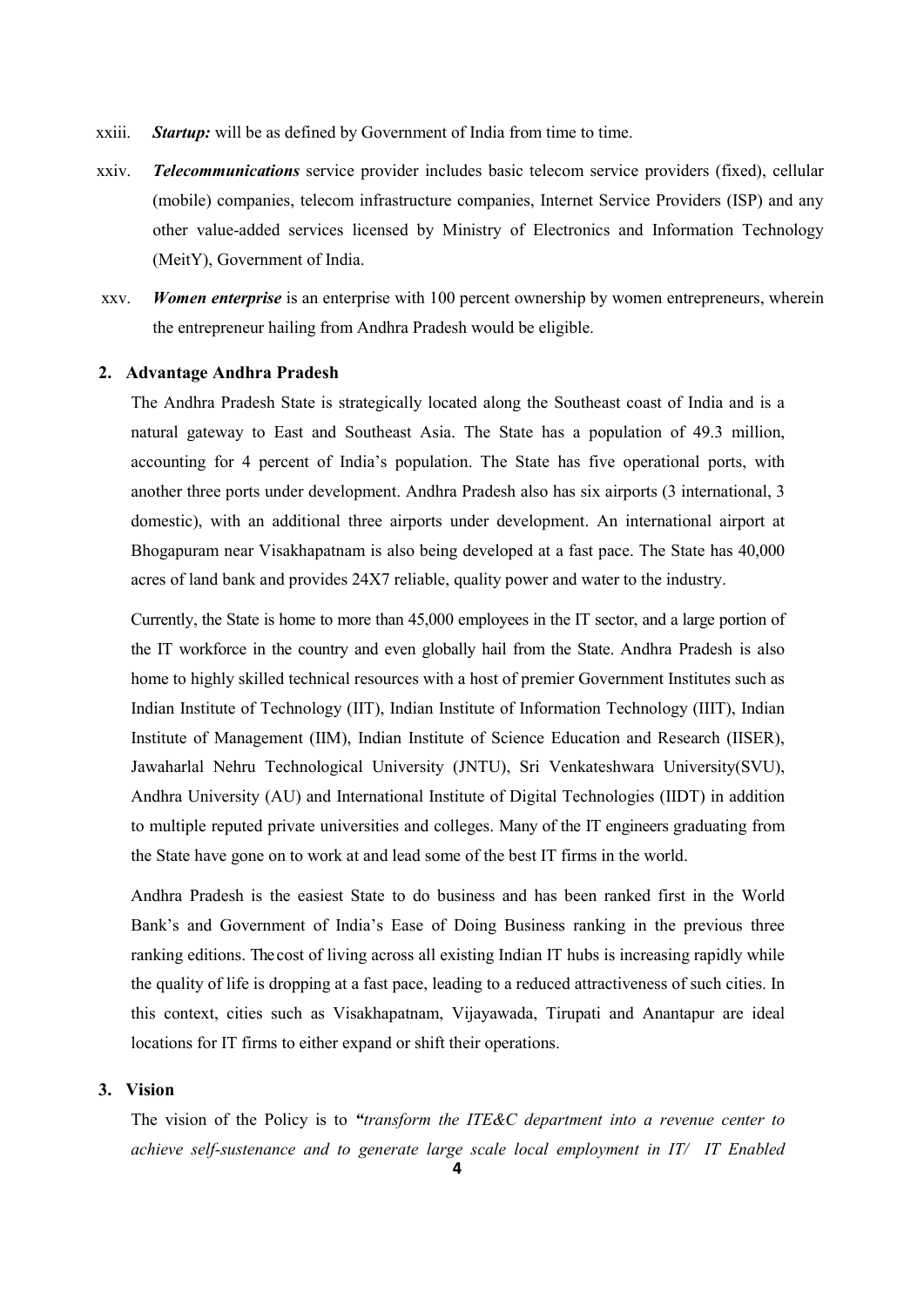*Services sector, with specific focus on innovation and emerging technologies, and ensure public data security."* 

The policy aims to achieve this through the following levers:

#### **i. Investment promotion**

- a) Bridge existing employability gaps to ensure availability of qualified manpower for the IT industry
- b) Promote niche and advanced technologies to leverage technology integration across industries and segments
- c) Encourage innovation and startup culture
- d) Encourage global trends such as "Work from Home"
- e) Preferential market access to local IT firms
- f) Information security of public data through appropriate architecture in the State Data Center (SDC)

#### **ii. Revenue generation**

- a) Adopt a Service-based model wherein the ITE&C department would provide services to Government departments and private users on chargeable basis
- b) Aggregation of hardware and software procured for Government departments and private users
- c) Development of IT parks/ office spaces/ concept cities/ any other IT infrastructure, including lease of land and infrastructure to the IT industry
- d) Providing technical manpower to Government departments

### **4. Objectives**

The policy aims to achieve the following objectives.

- i. Transform the ITE&C department into a self-sustainable department through revenue generation.
- ii. Creating an industry-ready talent pool and fulfill the demand for skilled IT manpower.
- iii. Facilitating the creation of co-working space and satellite centers to enable seamless start of operations for IT units.
- iv. Promoting innovation and startups through appropriate incentives and interventions.
- v. Promoting cutting-edge and emerging technologies such as quantum computing, Artificial Intelligence (AI)/Machine Learning (ML), Data Analytics, Blockchain, Augmented Reality (AR)/ Virtual Reality (VR), Fintech etc.
- vi. Encourage the adoption of latest global trends in IT business models such as "Work from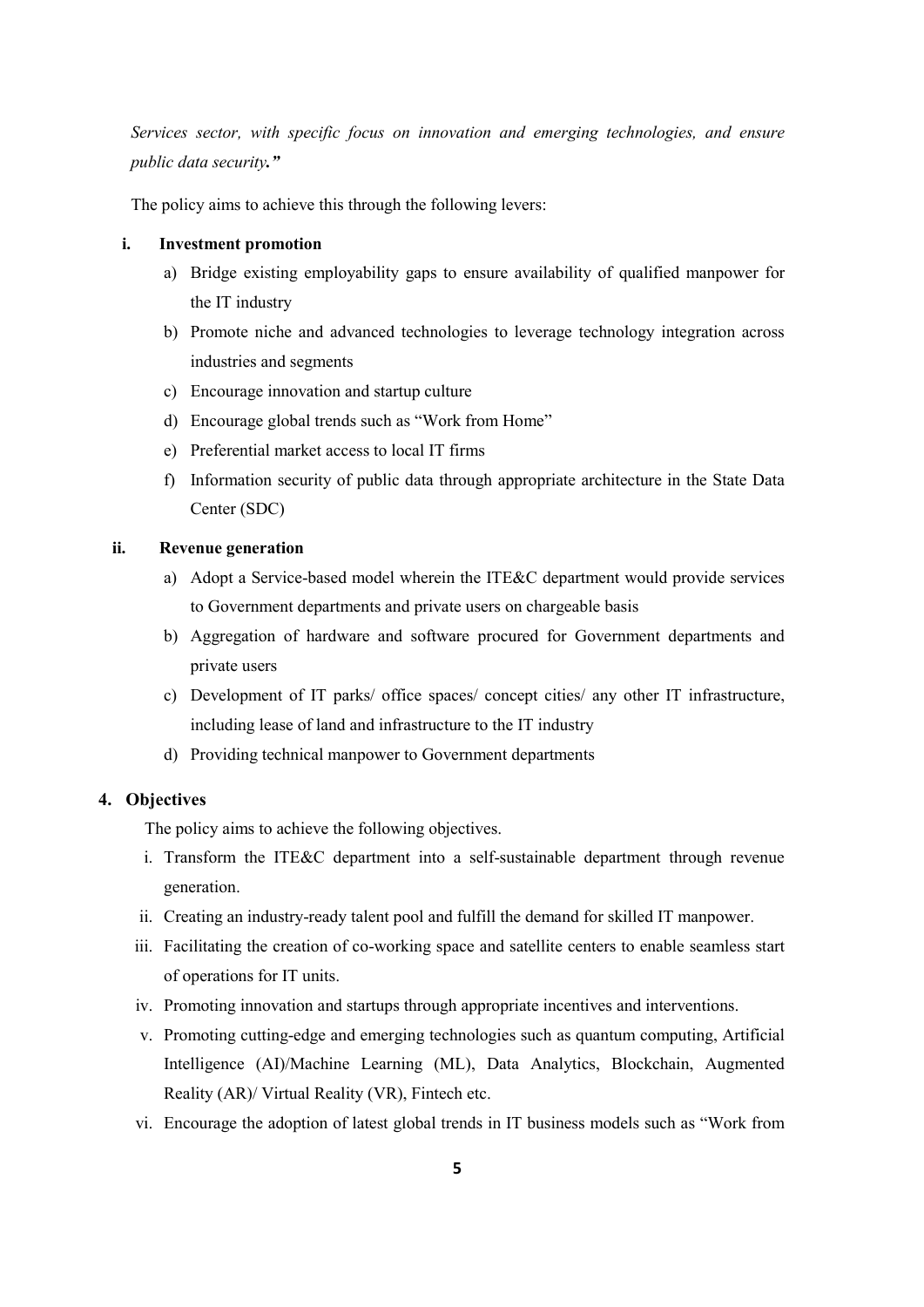Home".

- vii. Provide a boost to "Gig economy" by supporting freelancers in the IT space.
- viii. Enable quick approval for investment proposals and reduce the time taken to commence operations.
- ix. Engage with the State's formidable global diaspora to invest in Andhra Pradesh and contribute to its talent pool.

#### **5. Policy validity**

The policy will be valid retrospectively from  $1<sup>st</sup>$  April 2021 till 31<sup>st</sup> March 2024, unless superseded by a new policy or by a modification to this policy. The policy supersedes the previous IT/ IT Enabled Services policies and other sub-sector specific policies.

#### **6. Infrastructure development for enabling the growth of IT/ IT Enabled Services sector**

The ITE&C department will develop three State-of-the-art concept cities, that offer a significant cost advantage and speed of execution. The department also endeavors to establish an "Integrated Technology Park" in Visakhapatnam, consisting of an Emerging Technologies Research University, Incubation centers, Centers of Excellence (CoE), labs, co-working spaces, State Data Center (SDC), and supporting offices of the ITE&C department. Such infrastructure developed shall be owned and managed by the ITE&C department.

#### **i. Concept cities**

The department shall develop IT concept cities in 3 locations close to major existing IT ecosystems, as a specially designated area in the State exclusively meant for development of a holistic industrial ecosystem. The aim of developing the concept cities is to ensure speed of execution and reduction of cost for the IT industry, to offer quick approvals to reduce time to start operations, to enable seamless connectivity to airports and highways, to ensure availability of skilled manpower, to develop world class IT driven common and social infrastructure, to enable walk to work, and to propagate plug and play IT office space, and co-working spaces. These concept cities will be developed as futuristic living spaces which would improve the quality of life of the citizens.

#### **ii. IT Emerging Technologies Research University**

The Government will establish an IT Emerging Technologies Research University in Visakhapatnam to sustain and advance the position of the State as a leading contributor to the national talent pool in IT and cutting-edge emerging technologies. The aim is to foster and combine innovation, entrepreneurship, and industry growth. The university will be positioned to attract top academicians and IT majors. It will build collaborations with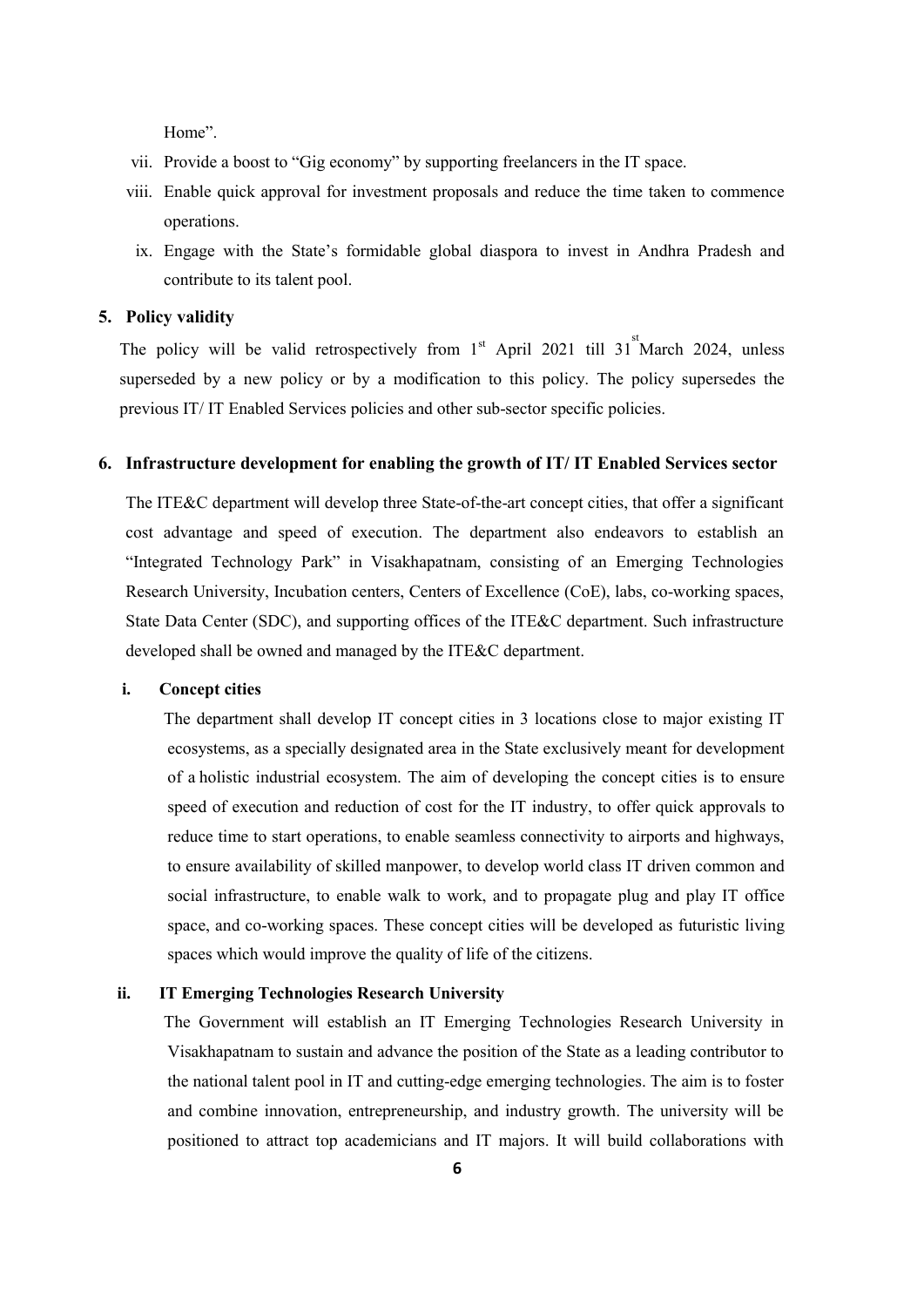leading national and global institutions and have a curriculum that serves industry needs. The university will offer full-time and part-time degree/ diploma programs for fresh graduates and working executives. Further, it will support the Skills University in the design and deployment of suitable skill development courses in the areas of IT and emerging technologies, offering pathways to an advanced formal degree for those who wish to pursue that option. The primary focus of the Emerging Technologies Research University would be on applied research i.e., use of IT and emerging technologies in priority areas of interest to the State and its governance.

#### **iii. Short-term employability enhancement measures**

The department will offer courses under Massive Online Open Classrooms (MOOCs) in collaboration with leading e-Learning platforms. Additionally, Andhra Pradesh Information Technology Academy (APITA) which is tasked with organizing technical trainings for workforce in the State, will leverage the infrastructure of the skill colleges to be established by the Government and existing colleges to conduct training programs and courses. Further, Andhra Pradesh Electronics and Information Technology Agency (APEITA) will empanel manpower agencies to provide the industry with access to a database of skilled workforce.

# **iv. Incubation centers, satellite centers, Center of Excellence (CoEs), and laboratories for promoting emerging technologies**

The department shall work towards promoting adoption of niche and emerging technologies such as cloud, Blockchain, IoT, cyber security, data analytics etc. in the State, for improved e-Governance, citizen centric service delivery, and attract IT industry working on latest technologies. Centers of Excellence and prototyping laboratories will be created to focus on co-creating futuristic ideas into business propositions in collaboration with the private sector, partner incubators/ accelerators for IT startups, in cloud computing, AI/ ML, AVGC, and technology platforms for e-Commerce. Satellite centers (plug and play office space for housing satellite offices of IT firms) shall be colocated in the skill colleges or any other suitable locations as decided by the Government.

#### **v. Development of co-working space and IT Towers**

The department will strive to create shared plug and play working space, meant for IT industry, in a transparent Public Private Partnership (PPP) mode wherever possible or on its own, and provide a basic set of common amenities expected in a professional work environment where enterprises can lease office space on flexible terms.

#### **vi. Aggregation of office space**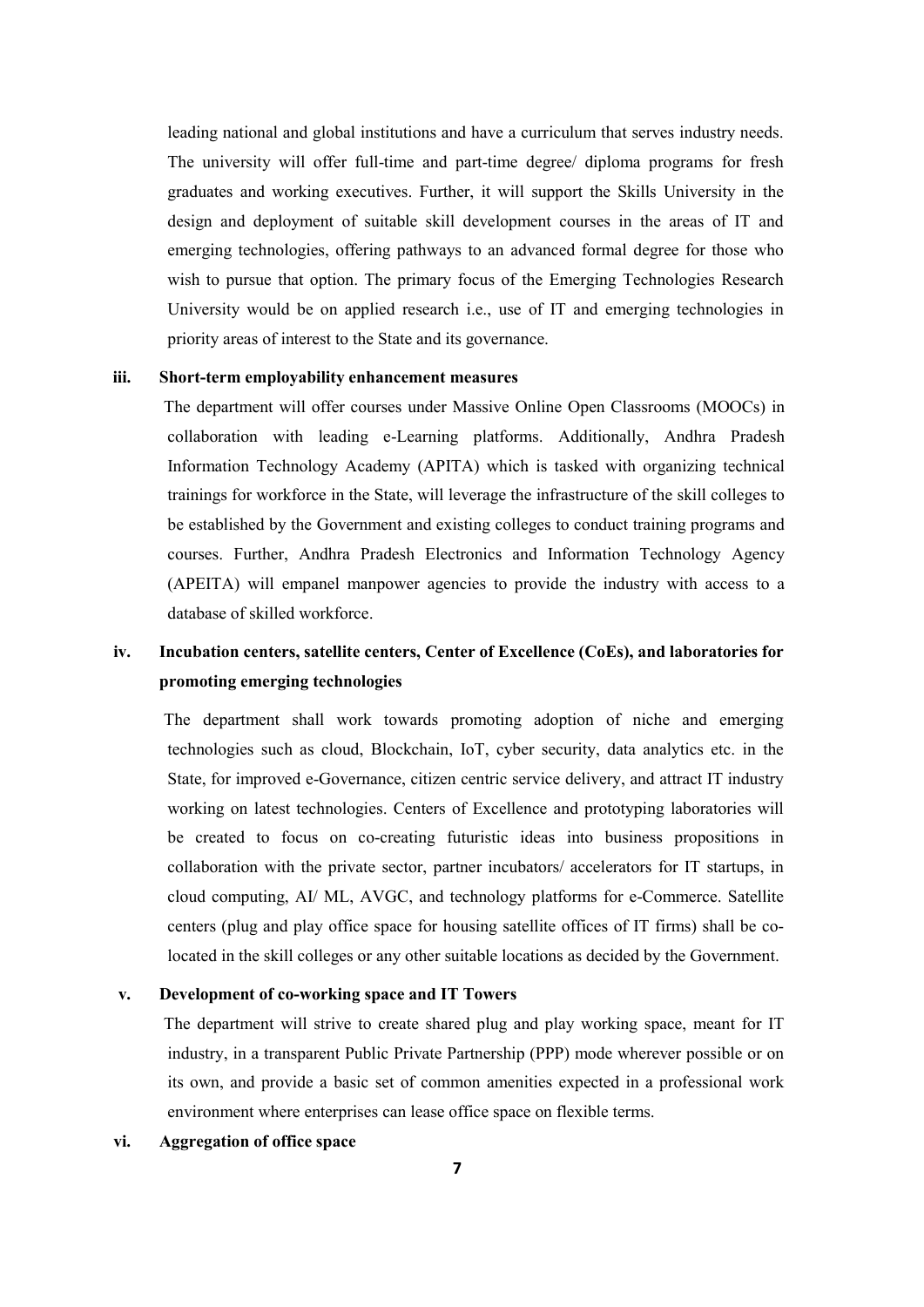The department will create a platform to aggregate the plug and play and warm shell IT office space available in the State so as to make it easier for IT/ IT Enabled Services firms to find suitable office space for commencing operations.

#### **vii. State Data Center (SDC)**

The department will establish its SDC, with a primary site and a Disaster Recovery (DR) site in suitable locations with an installed capacity of about10 Mega Watt to ensure information security of all the confidential data and information pertaining to the Government through appropriate measures.

#### **viii. Offices of ITE&C Department**

The offices pertaining to the ITE&C Department, its societies and corporations shall be developed to enable the societies and corporations to work cohesively and achieve a sustainable ecosystem development of the IT/ IT Enabled Services sector. This will enable easy access of the IT/ IT Enabled Services sector to the department and thereby enable faster redressal of grievances for the industry.

#### **ix. Digital libraries/ workplaces**

The department envisions to create digital libraries/ workplaces in each Gram Panchayat, with each digital library/ workplace offering six computer systems with access to highspeed internet, essential software, video conferencing facility, and provide a secure workspace for IT professionals working remotely. The libraries/ workplaces will also offer printing/ scanning services on chargeable basis and access to free of cost knowledge databases such as research and industry magazines, open source interactive coding and development environment, and access to public datasets.

### **7. Business process reforms**

# **i. Deemed Industrial Area Local Authority (IALA) approval for IT concept cities and IT parks**

A deemed IALA approval would be given to the IT concept cities, Integrated Technology Park and IT parks developed by the department or its agencies or through a private developer so that IT units/ developers within these areas can commence operations immediately after getting an online acknowledgement by submitting a 'declaration of intent' with a condition to formalize the approvals within three years from the date of such deemed approval.

#### **ii. Approval reforms**

The department aims to cut down the complexity for the industry in moving from the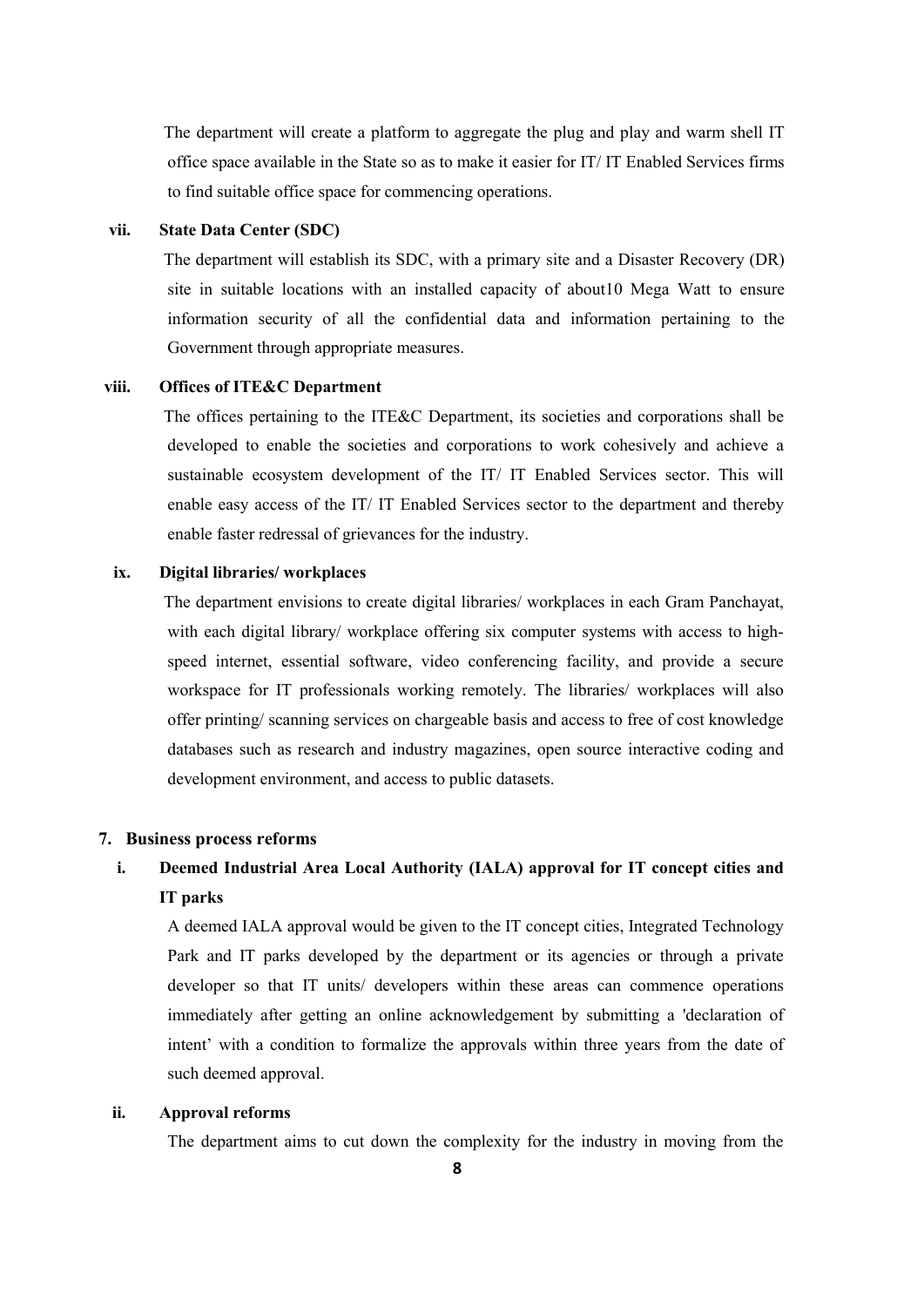initial planning phase to the operationalization phase by bringing various reforms in land allotment, incentives approval, provision of infrastructure, permissions for commencement of operations and processing of incentive claims, through a dedicated investment portal. For this purpose, the Policy outlines the following measures:

- a) Comprehensive investment portal to handle all project applications, permissions and incentive claims.
- b) All land/ space allotments and incentive approvals within the framework of policy will be under the purview of ITE&C Dept. for those firms under the IT industry. The allotment of land shall be made by a designated agency, only on the recommendation of CCITEI.
- c) IT concept cities, integrated technology park and IT parks developed by the Government or its agencies or through private developers will be provided critical infrastructure till the boundary of the site.
- d) Designated agencies will provide internal/ external infrastructure wherever applicable in land sites within 60 days from the purchase of land.
- e) Floor Space Index (FSI) norms would be relaxed within the IT Concept Cities, Integrated Technology Park, IT parks developed by the Government or its agencies or through private developers, subject to payment of a prescribed premium.
- f) Investors seeking incentives beyond the scope of Policy must apply through the Government route.

#### **iii. Statutory exemptions**

- a. IT companies/ IT parks/ Integrated Technology Park would be exempt from the purview of the AP Pollution Control Act, except in respect of power generation sets.
- b. IT parks/ IT companies would be exempt from inspections under the following Acts and the Rules framed there under, barring inspections arising out of specific complaints.
	- 1. The Factories Act 1948
	- 2. The Maternity Benefit Act1961
	- 3. The AP Shops and Establishments Act1988
	- 4. The Payment of Wages Act, 1936
	- 5. The Minimum Wages Act 1948
	- 6. The Employment Exchanges (Compulsory Notification of Vacancies) Act 1959
	- 7. AP Employment of Local Candidates Act 2019
- c. General permission shall be available for 3-shift operations with women working in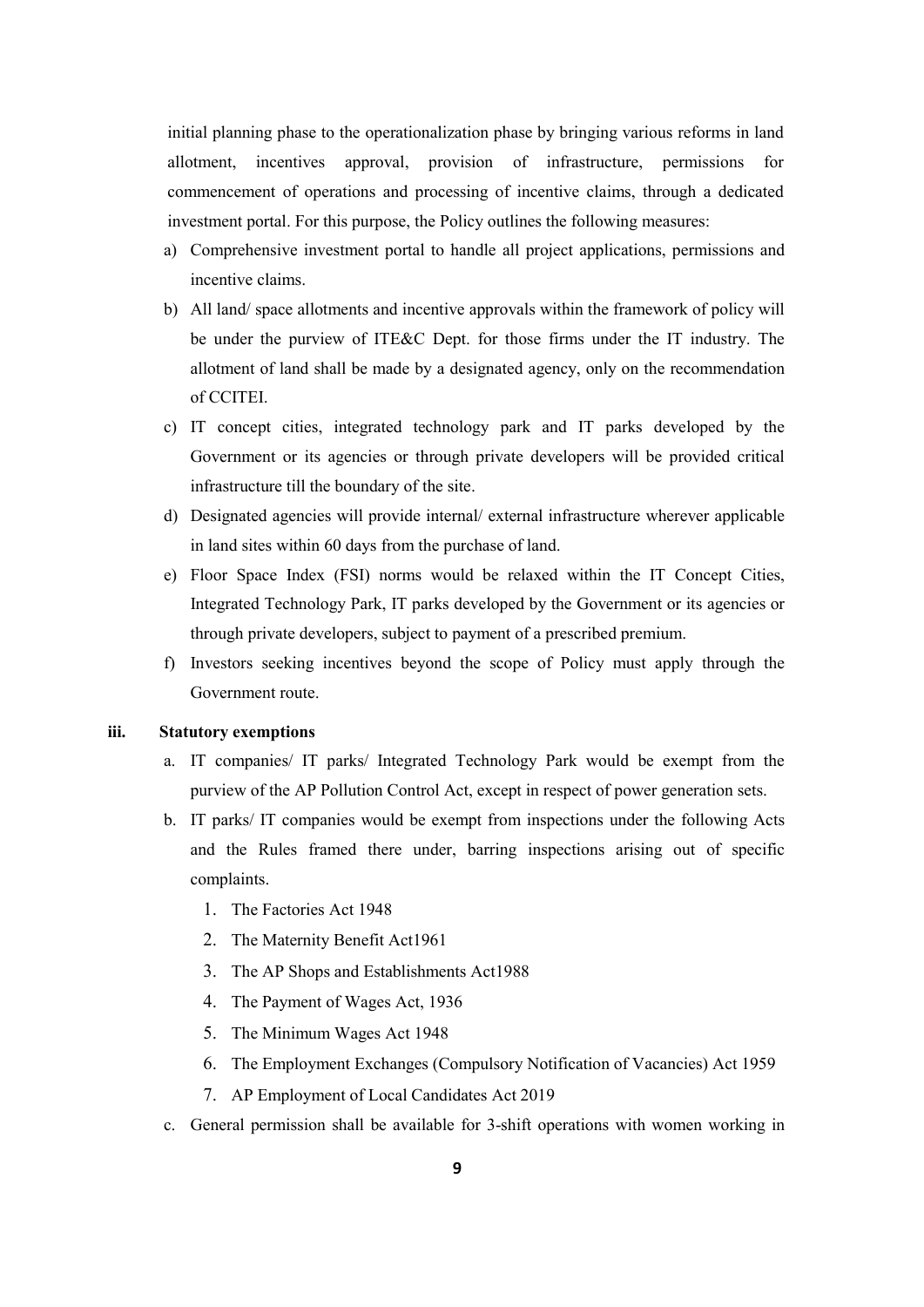the night for IT parks/ IT companies, subject to the IT units taking the prescribed precautions in respect of safety and security of employees.

- d. IT industry is declared as essential services under AP Essential Services Maintenance Act.
- e. The IT units are permitted to file self-certifications, in the prescribed formats.

**iv. Infrastructure for IT industry** 

- a. ITE&C department shall strive to offer infrastructure such as land and plug and play office space to industry as per the norms of the land allotment agency.
- b. The extent of land allotment/ plug and play space to IT industry and their cost and rentals respectively shall be as approved by CCITEI as per the existing guidelines.
- c. The land allotment agency shall adhere to such approvals of CCITEI with respect to IT office spaces/ IT parks developed by the Government or its agencies.

### **8. Fiscal incentives for attracting IT industry**

# **i. Employment creation incentive**

- a) A one-time incentive of 10 percent of annual salary capped as below:
	- 1) INR 1,00,000 per local employment position for high-end IT jobs created in the State.
	- 2) INR 75,000 per local employment position for mid-level IT jobs created in the State.
	- 3) INR 50,000 per local employment position for entry-level jobs created in the State.
- b) Women/ SC/ ST/ BC enterprises shall be eligible for a one-time incentive of 15 percent of annual salary capped as below:
	- 1) INR 1,50,000 per local employment position for high-end IT jobs created in the State.
	- 2) INR 1,12,500 per local employment position for mid-level IT jobs created in the State.
	- 3) INR 75,000 per local employment position for entry-level IT jobs created in the State.
- c) The criteria for availing the eligible employment incentives in three tranches will be defined in the operating guidelines.

#### **ii. 'Work from Home' incentives**

'Work from Home' is fast emerging as a trend in the IT sector, with some companies willing to allow their employees to work remotely for an indefinite period. In this aspect, Andhra Pradesh has the advantage as majority of IT workforce hails from the State. Hence, the Government is offering the following incentives to encourage IT firms to allow their employees to work from a location in Andhra Pradesh:

A one-time incentive of up to INR 20,000 per employment position to cover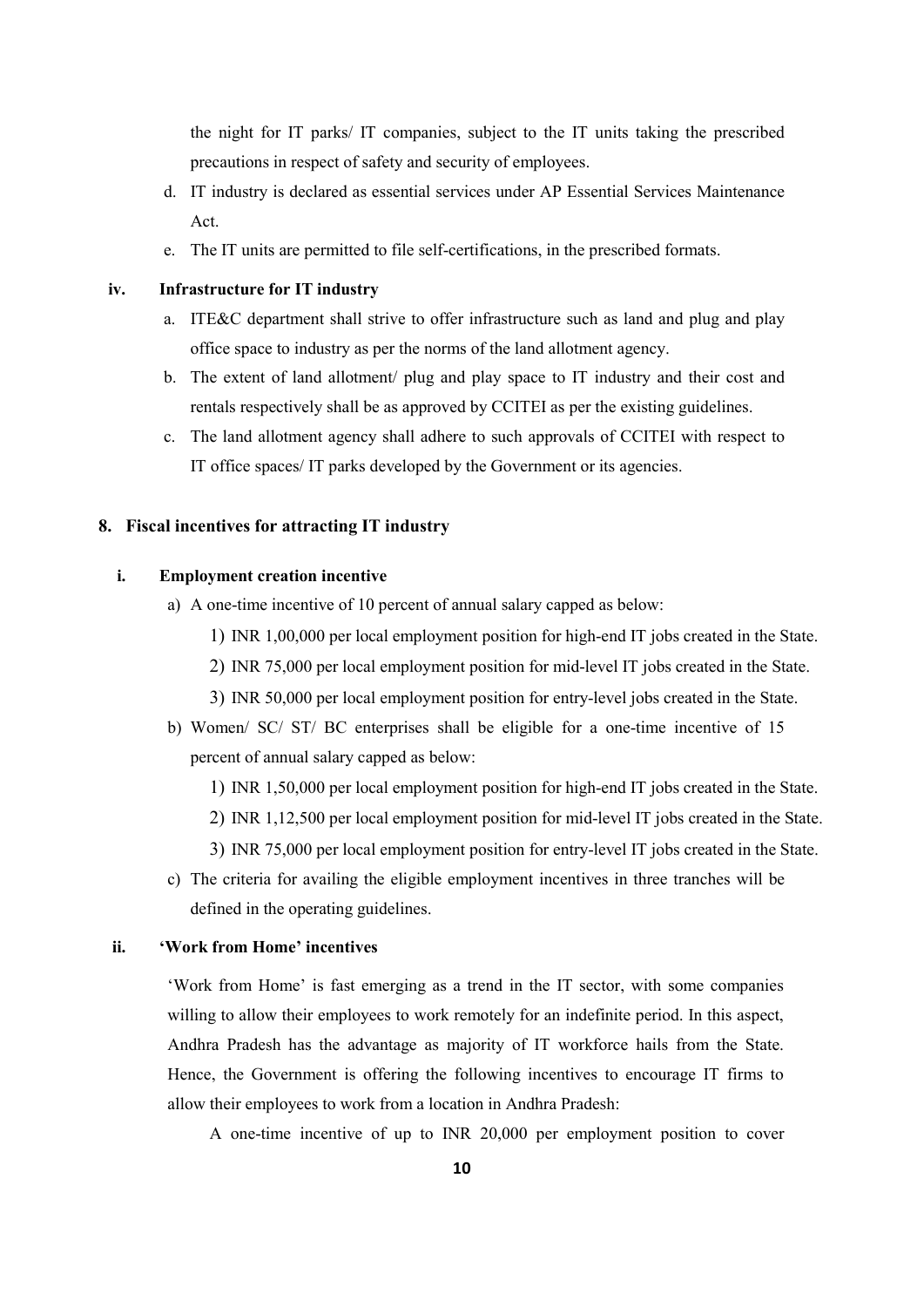expenses related to remote working hardware, software, bandwidth costs etc. for IT firms in Andhra Pradesh with remotely working employees within the State. To qualify for this subsidy, minimum employment criteria would be applicable as Stated in the guidelines.

#### **iii. Boost to gig economy**

The COVID-19 pandemic has caused disruption in employment opportunities globally, in the form of job cuts, furloughs, and reduced new hiring. In this context, working professionals and fresh graduates are increasingly turning to a freelance/ gig based work model that offers flexibility in working hours and financial stability. The Government is providing a boost to a gig economy through the following incentives:

- a) ITE&C department will create an exchange/ platform for Andhra Pradesh based freelance workers, for such workers to register.
- b) Reimbursement of 50 percent of cost of buying IT hardware such as laptop, internet dongle, furniture, up to INR 20,000 per gig worker, subject to proof of executing gigs worth at least INR 3 lakhs from Andhra Pradesh in the financial year.

#### **iv. Quality Certification**

50 percent reimbursement on quality certification charges up to INR 5 lakhs per firm will be provided to IT firms.

#### **v. Measures for startup ecosystem development**

The following measures are envisaged for assisting startups:

- a) Training programs for entrepreneurs with business ideas, to address knowledge gaps in understanding target market, business plan, tax laws, insurance, financial planning, promoting business, sales, service etc. would be imparted
- b) Access to market reports and surveys for early stage startups would be provided.
- c) Government shall launch a flagship startup promotion scheme for early stage startups, 'Accelerate Startups in Andhra Pradesh (ASAP)', offering plug and play office space, access to a network of investors, mentors and the State's trained talent pool. These provisions and other common shared services shall be offered to startups on reasonable charges.
- d) A fund of funds of INR 100 Cr. shall be co-created in partnership with a consortium of Venture Capitals and Private Equity firms and universities, for funding startups in the State.
- e) Incubation centers shall be set up in areas notified by the Government from time to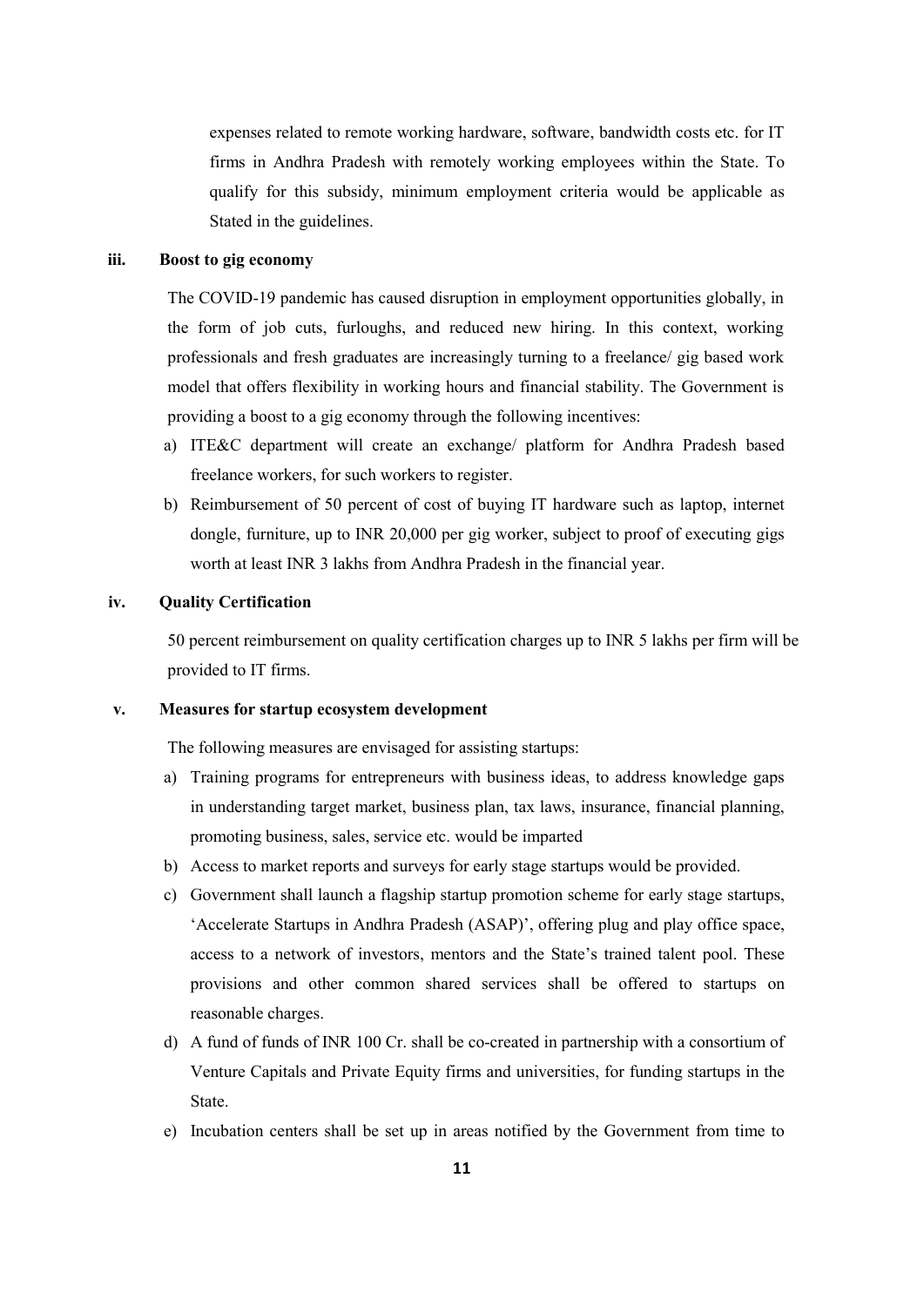time.

- f) The department will strive to conduct hackathons and workshops for startups based in the State, in collaboration with Universities and colleges, to ensure continuous innovation, and to encourage the development of innovative solutions for Government to Citizen (G2C), and Government to Business (G2B) services and other Government use cases.
- g) The startups which work on the application of emerging digital technologies such as AR/ VR, AI/ ML, IoT, Data Science, Robotics,  $5<sup>th</sup>$  generation (5G) cellular network, Serverless Computing, Natural Language Processing, Blockchain etc., and those which address the primary sectors will be provided priority in allotment of plug and play space, access to talent pool, incubation centers, Centers of Excellence, prototyping labs etc.

#### **vi. Power tariff**

All IT companies operating in Andhra Pradesh shall be eligible for industrial tariff towards their power consumption.

#### **vii. Transport subsidy**

A transport subsidy of INR 500/- per employment position per month shall be provided for a period of 2 years, capped to a maximum of INR 10 lakhs per firm.

#### **viii. Incentives to training institutes**

Training institutes registered in the State and having a physical premises in the State shall be offered a one-time incentive of INR 10,000/- per local full-time direct employment position facilitated in the State.

#### **ix. Land allotment for IT industry**

Allotment of Government land or land held by any authorized land allotment agency/ corporation of the Government to the IT companies/ or IT Parks would be based on the recommendation of CCITEI and shall be governed by the following principles:

- a) IT firms
	- 1) IT units with IT employee strength of 250 and minimum annual turnover of INR 15 Cr. over the past 3 financial years will be eligible to be considered for allotment of land.
	- 2) It is the responsibility of the company to ensure employment of at least 500 entrylevel IT professionals or equivalent per acre within 3 years of date of allotment of land.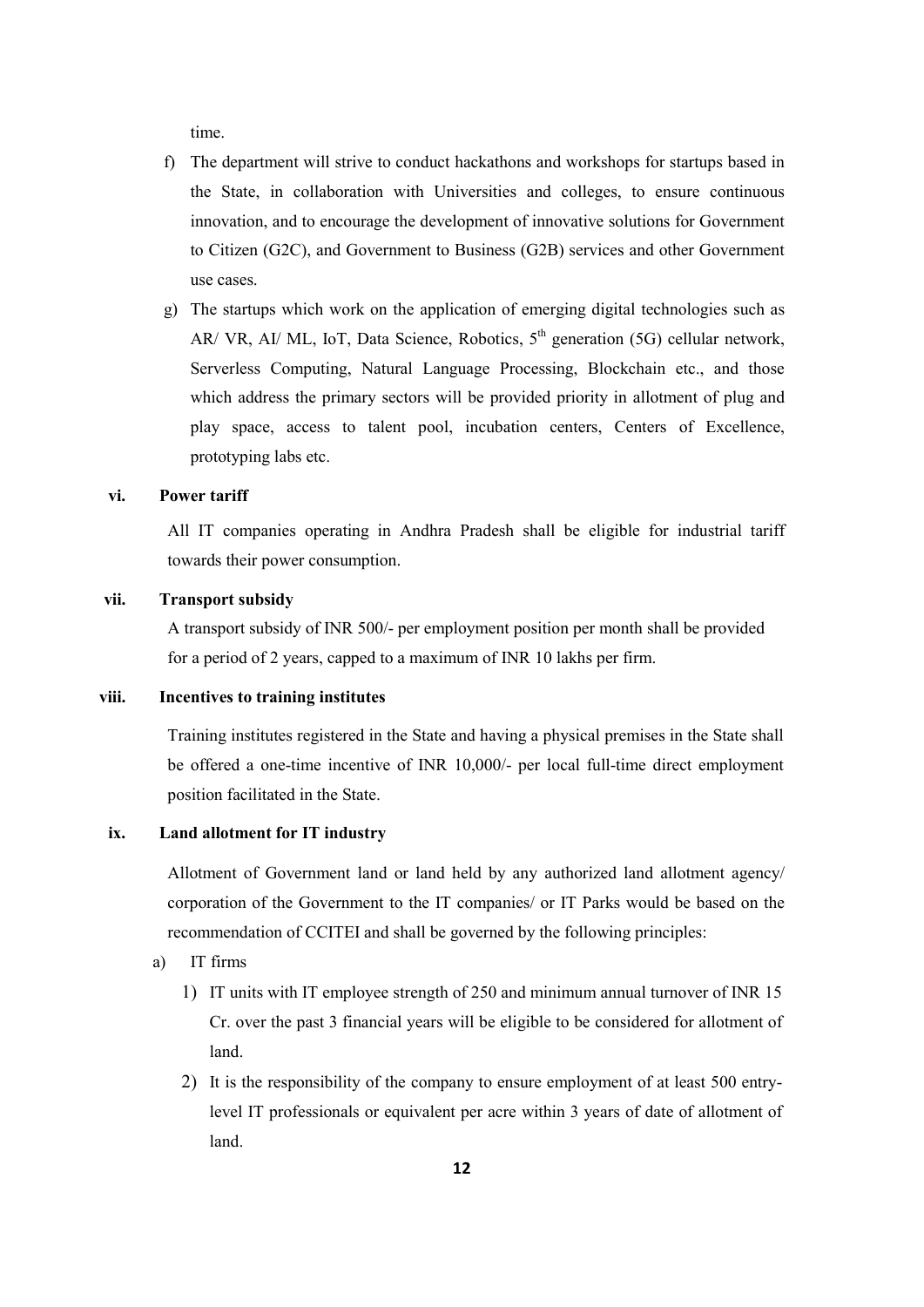- b) IT campuses
	- 1) Allocation of land to Indian IT companies to develop their own IT campus will be based on the condition that the company has a current headcount of minimum 10,000 people globally or a turnover of INR 500 Cr. in the past 3 financial years.
	- 2) Allocation of land to foreign IT companies to develop their own IT campus will be based on the condition that the company is either a Fortune 1,000 company or has a market capitalization of at least USD 50 Million (Approx. INR 350 Cr.).
	- 3) It is the responsibility of the company to ensure employment of at least 500 entrylevel IT professionals or equivalent per acre within 3 years of date of allotment of land.
- c) IT parks

Allocation of land to any IT park developer will be based on the condition that the developer has prior experience of developing IT Park(s) with cumulative built up space of minimum 10,00,000 sft. and minimum annual revenue of INR 25 Cr. over the past 3 financial years. The IT park developer must ensure an employment of at least 500 entry-level IT professionals or equivalent per acre in the IT park within 6 years of date of allotment of land. Proposals for development of IT parks with a minimum of 5,00,000 sft. built-up space (excluding parking) will be considered under this category.

- d) Land usage
	- 1) Mixed purpose land usage will be allowed up to 30 percent of the developed land allotted, towards commercial activities including employee housing/ recreation. Only the IT companies/ developers eligible for a minimum 10 acres of land shall be permitted to avail this provision.
	- 2) The mode of land allotment to IT industry shall be based on the prevailing allotment rules of the land allotment agency. Any exemptions shall be considered on a case to case basis.
	- 3) Notwithstanding the above clause, the ITE&C department will issue separate guidelines for concept cities.

## **x. Land Cost Incentive for IT Parks**

A one-time incentive of INR 50,000 per employment created capped at 60 percent of the land value will be granted to the developer as a reimbursement on land cost, provided the IT park developer creates at least 5,000 entry-level jobs or equivalent within the park.

#### **xi. Customized incentive package**

The Government may in its discretion approve a customized package of incentives for the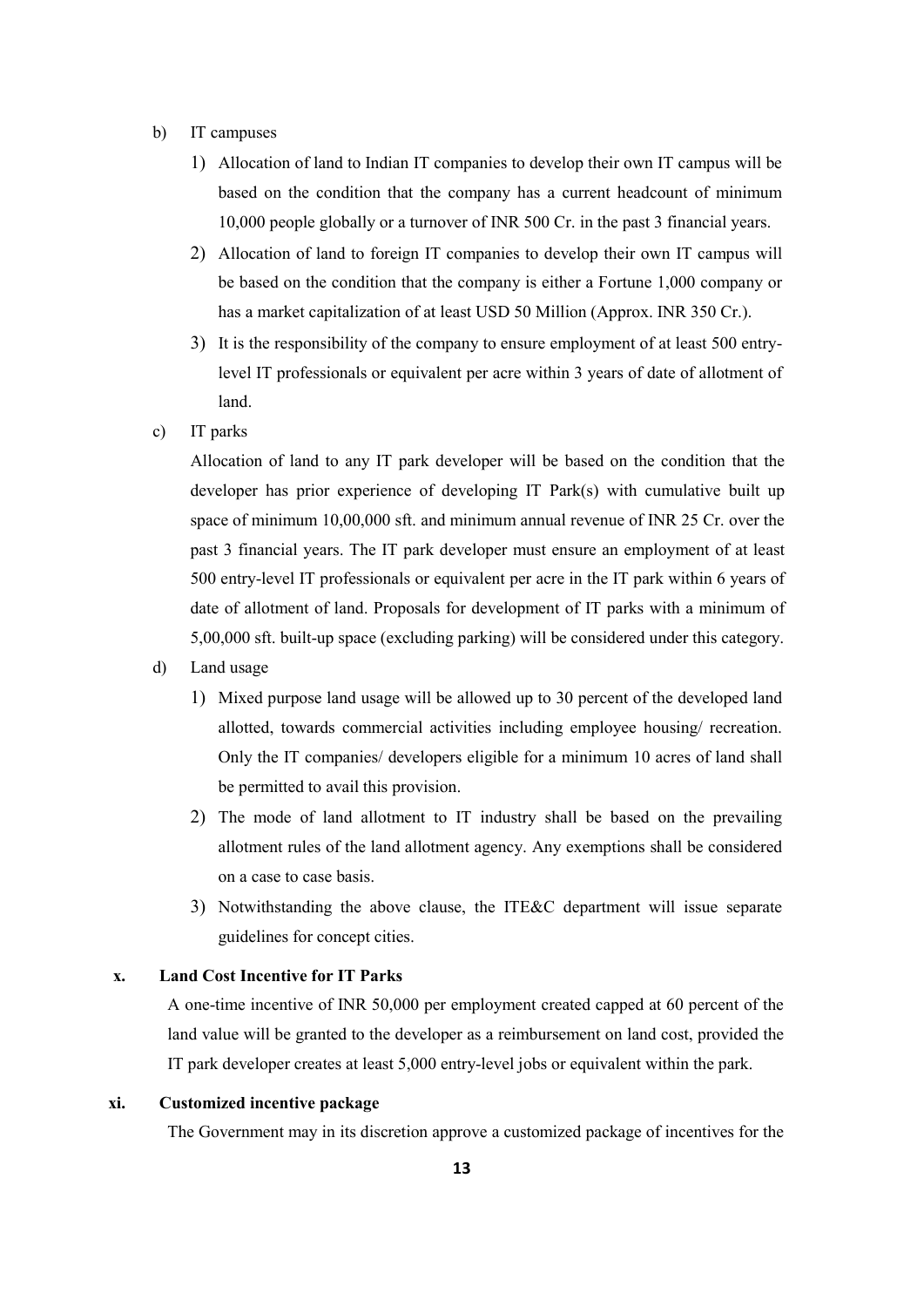IT industry/ IT developers and may relax any of the conditions mentioned in the policy, to mega projects, based on the scale of investment, employment, high value addition and potential for attracting further investments. **Mega projects** are those projects generating employment of a minimum 5,000 entry-level IT professionals or equivalent or an investment of at least INR 500 Cr. The companies which are approved under the customized package of incentives shall be eligible to claim only such approved incentives.

#### **9. ITE&C Department as a Service Provider to all GoAP Departments**

The total budget outlay of Government of Andhra Pradesh is about INR 2.24 lakh Cr. for the year 2020-21. The Government's IT spend (services, software and hardware) is more than 1 percent of its total annual budget outlay. Such a significant IT spend presents a strong case for centralized procurement of IT across Government departments.

The ITE&C Department also plays the role of facilitating and attracting investments into the State in IT/ IT Enabled Services sector, generating employment and economic development within the State. Centralized procurement of IT services, software, and hardware enables the Government to use levers such as preferential market access for all IT and hardware procurements by the Government, and thus provide an impetus for attracting IT firms into the State. Centralization of procurement of IT requirements is expected to bring about several benefits to the State including significant improvements in the quality of IT services, ensure compliance to common standards, guidelines, and compliance matrices through various stages of procurement reduce security risks, reduce effort and time, lesser duplication of work, and enable cost savings related to IT software and hardware procurement.

The following mechanism shall be adopted for achieving convergence in achieving Government to Government (G2G) service provision:

- i. Government should strictly enforce, by suitable orders, that the concerned departments/ bodies should avail the services for IT software and hardware procurement from ITE&C Dept., ensure the compliance of common standards, and implement data security measures.
- ii. ITE&C Dept. through its authorized agency, Andhra Pradesh Technology Services (APTS), shall be mandated for IT and hardware procurement in the State to realize economies of scale and ensure quality.
- iii. Procurement of Hardware, Software, Networking products and services where the value of procurement in each case exceeds INR 10 lakhs, shall be mandatorily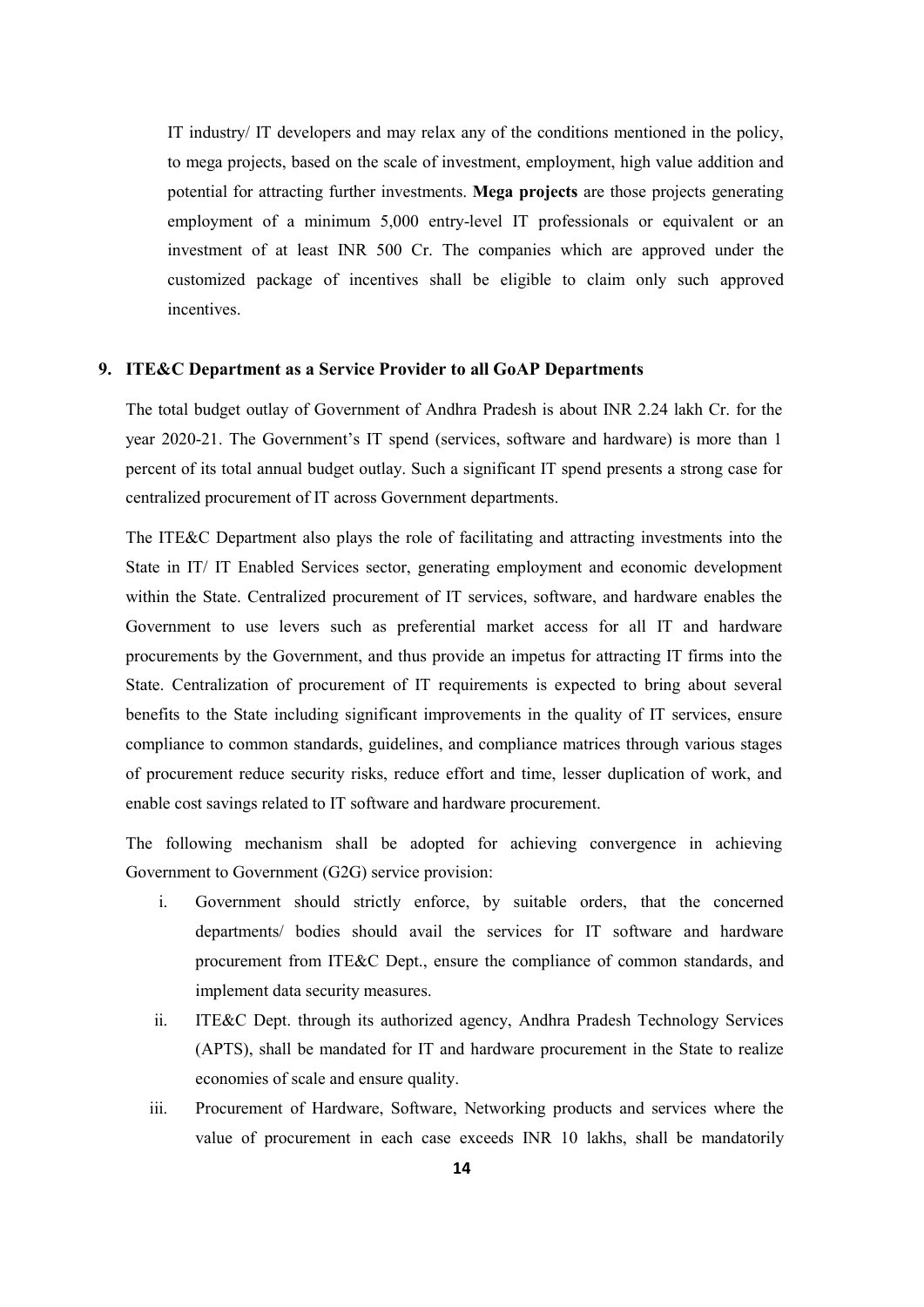implemented through APTS.

- iv. APTS will establish rate contract for commonly procured IT hardware devices and software services to enable departments to procure the same directly from the rate contract portal (maintained by APTS), where the value of procurement in each case is less than INR 10 lakhs.
- v. The ITE&C department through its agency shall levy applicable service charges for procurements covered under paras 9(iii) and 9(iv).
- vi. APTS shall adopt a service based model such as Infrastructure as a Service (IaaS), Software as a Service (SaaS), Platform as a Service (PaaS), Communication as a Service (CaaS), Monitoring as a Service (MaaS), cyber security as a service, payment gateway services etc. for the above procurement purposes.

#### **10. Local procurement preference**

- i. The department shall develop a portal that shall act as an interface between Government departments and industry, to enable market access to local IT firms.
- ii. For any IT requirements up to a value of INR 1 Cr., the Government shall procure 100 percent value of procurement from IT companies/ startups operating in Andhra Pradesh as long as the quality of product/ service is found to be comparable with similar offering from other IT firms. Firms with at least 50 employees in the State and having a registered office in the State shall be eligible for such preferential market access.
- iii. For any IT requirements above a value of INR 1 Cr., the Government shall give preference to IT companies operating in Andhra Pradesh by way of adding 5 percent additional marks in the technical evaluation, as long as the quality of product/ service is found to be comparable with similar offering from other IT firms. The detailed procedures shall be outlined in the operating guidelines to be released separately.

#### **11. General provision relating to incentives**

- i. The incentives in the policy are intended to incentivize and encourage new investments and activities in the IT space that would otherwise have not materialized.
- ii. The incentives listed herein would be available to IT companies setting up its operations in Andhra Pradesh for the first time and for the expansion activities of existing IT companies, unless the same has been claimed earlier. The detailed criteria for eligibility for incentives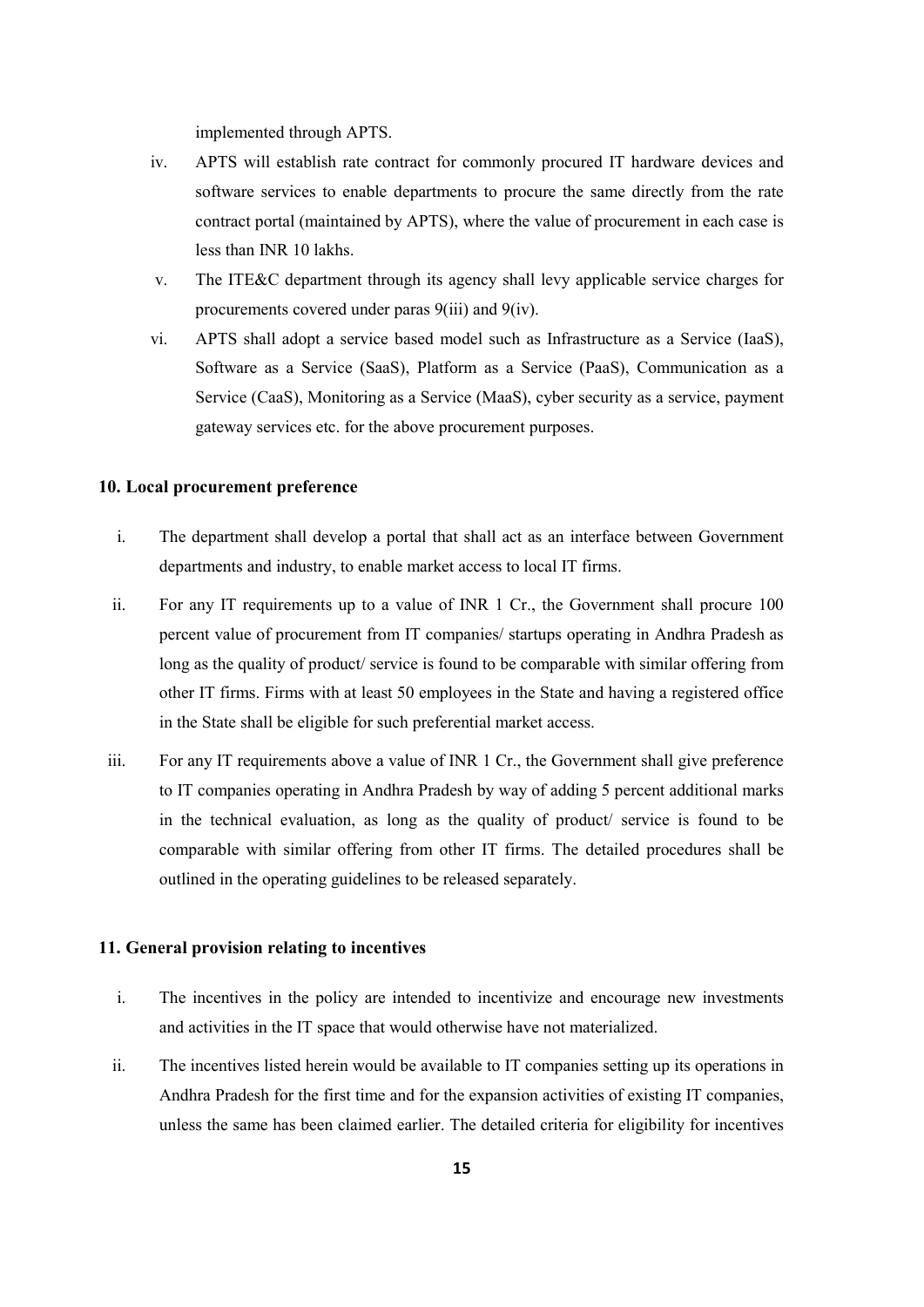is outlined in the operational guidelines.

iii. The incentives to the eligible IT enterprises shall be disbursed within 6 (six) months from the date of issue of the order.

#### **12. Governance**

- i. Andhra Pradesh Electronics and Information Technology Agency (APEITA) will be the nodal agency for implementing the Policy.
- ii. Further, CCITEI shall be responsible for the following aspects of implementing the Policy:
	- a) Incentive approvals and administration
	- b) Land, and plug and play space allotment including land extent
	- c) Resolving ambiguity in interpretation of the policy
	- d) Other aspects as approved by the department
- iii. The detailed operating guidelines for the Policy shall be issued separately.

The ITE&C Department shall issue appropriate operational guidelines for the implementation of the Policy with prescribed procedure for claiming the incentives.

## **(BY ORDER AND IN THE NAME OF THE GOVERNOR OF ANDHRA PRADESH)**

# **G.JAYA LAKSHMI PRINCIPAL SECRETARY TO GOVERNMENT**

To:

All the Departments of Secretariat The Spl. CS, Industries and Commerce Department, Government of Andhra Pradesh The Commissioner and I.G., Stamps and Registration The Director, Industries and Commerce, Andhra Pradesh The Vice Chairman and Managing Director, APIIC, The Commissioner, Information and Public Relations, Andhra Pradesh The Member Secretary, A.P. Pollution Control Board, Andhra Pradesh The Chairman and MD, AP TRANSCO The Managing Director, APCPDCL/EPCPDCL /SPCPDCL/NPCPDCL The Commissioner, Labour, Andhra Pradesh The Vice Chairman, VUDA/TUDA/VGTMUDA All the District Collectors and Magistrates, Andhra Pradesh All the Municipal Commissioners, Andhra Pradesh